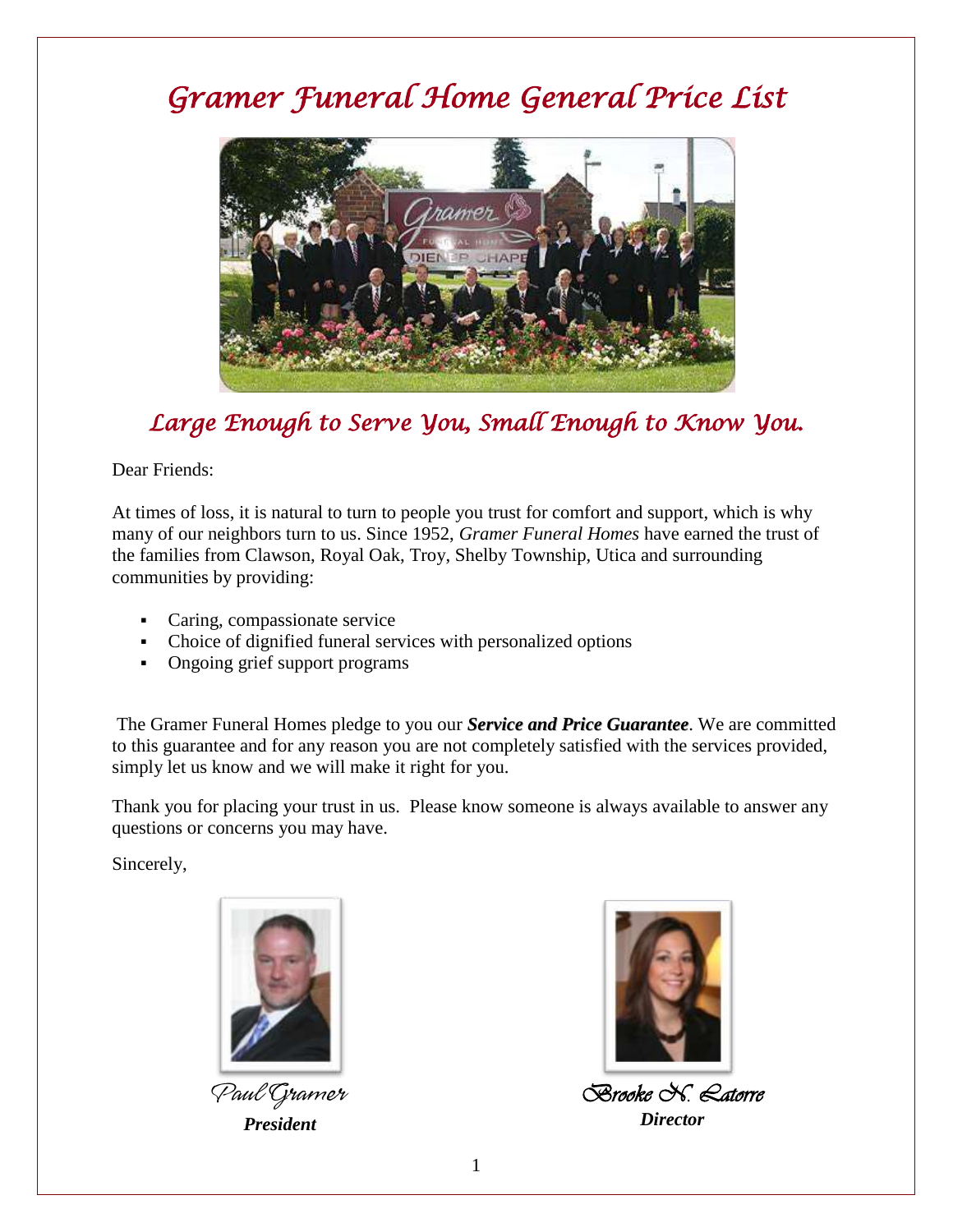

# **Our History**

Our tradition of service started in 1952 when Henry Gramer first purchased a funeral home -- a historic building located on Main Street in downtown Clawson. The building has been operating as a funeral home since the early 1940's. Both Henry, and his brother Richard served the community for many years. Henry passed away November 21, 2005 and Richard is now retired. Paul, Henry's son continues to carry on their legacy of service. Our landmark home has been preserved and remodeled extensively.

In 2003, Paul purchased our second location, Diener Chapel in Shelby Township. The Diener Funeral Home was founded by Dale Diener and has been serving the community for nearly 50 years. You may notice a name change, however in recognition of the Diener family and our commitment to Shelby Township and Utica communities, the location is now called Gramer Funeral Home – Diener Chapel. Dale is enjoying retirement. His daughter Dawn Diener-Drozd works in close relation with our staff.

We are proud to be family-owned funeral homes. We believe this is important and meaningful to families, because we understand the importance – and the personal reward – of assisting friends and neighbors in times of need.

We also consider it our duty to preserve the landscape of the communities we serve. Both of our locations have received Beautifications Award for landscaping. The Memory Gardens around our locations provide tranquil settings for all those whom are in our care.

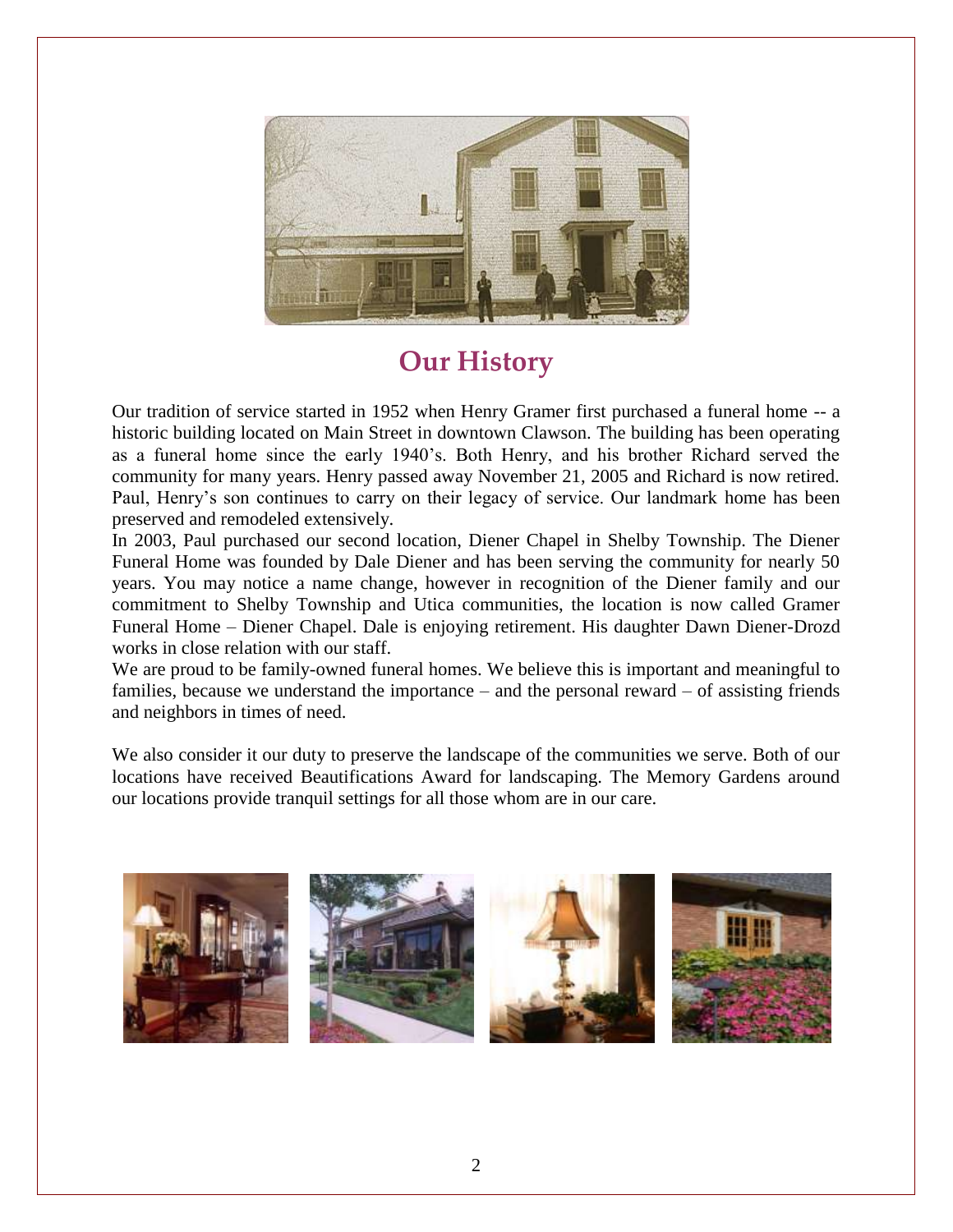### **General Price List**

These prices are effective as of **January 25, 2010,** but thereafter subject to change without notice.

This General Price List is provided in compliance with Federal Trade Commission regulations governing funeral homes. Please review it and retain it for your records.

The goods and services shown below are those we can provide to our customers. You may select a package or you may itemize these services. You may choose only the items you desire. However, any funeral arrangements you select will include a charge for our basic services and overhead. If legal or other requirements mean you must buy any items you did not specifically ask for, we will explain the reason in writing on the statement we provide describing the funeral goods and services you selected. The price list does not include fees for any items you ask us to order, such as cemetery charges, newspaper notices, certified copies of death certificates or other items. The prices for those items will be shown on your Statement of Funeral Goods and Services. We charge you for our services in obtaining those items. You will be provided with a complete Merchandise Price List along with a copy of our Compendium of Funeral Merchandise, in which the products available are pictured and fully described. Together, they represent our Casket Price List, Outer Burial Container Price List and price list of other items available as pictured and described in the Compendium.

### **Traditional Funeral Service …………………………………..\$5250**

(The items listed below are those items that are typically selected by families for traditional service.)

Basic Services of Funeral Director and Staff (Overhead) :

- This includes filing Burial/Cremation Permit with applicable City or County
- Securing Doctor's signature on Death Certificate and filing with local registrar
- Notifying the Social Security Administration of the Death
- Assisting family with filing life insurance claims
- Coordinating clergy for funeral service
- Contact your Minister to verify availability for date and time of services
- Contact Cemetery to have grave prepared
- Completing obituaries and submitting them to newspapers
- Contact Hairdresser, Fraternal Services, Military Service, etc.
- Assist family to any other way possible
- Meet all your needs and exceed your expectations
- Professional Embalming
- Specialized Dressing, Casketing and Other Preparation of the Deceased
- Use of Facilities, Staff and Equipment for Funeral Ceremony
- Use of Facilities, Staff and Equipment for Visitation
- Initial Transfer of Deceased into our care
- Funeral Coach (In local area)
- Service Utility Vehicle
- Online Obituary and Condolence Program
- Courtesy Beverage Service during Visitation
- Memorial Candle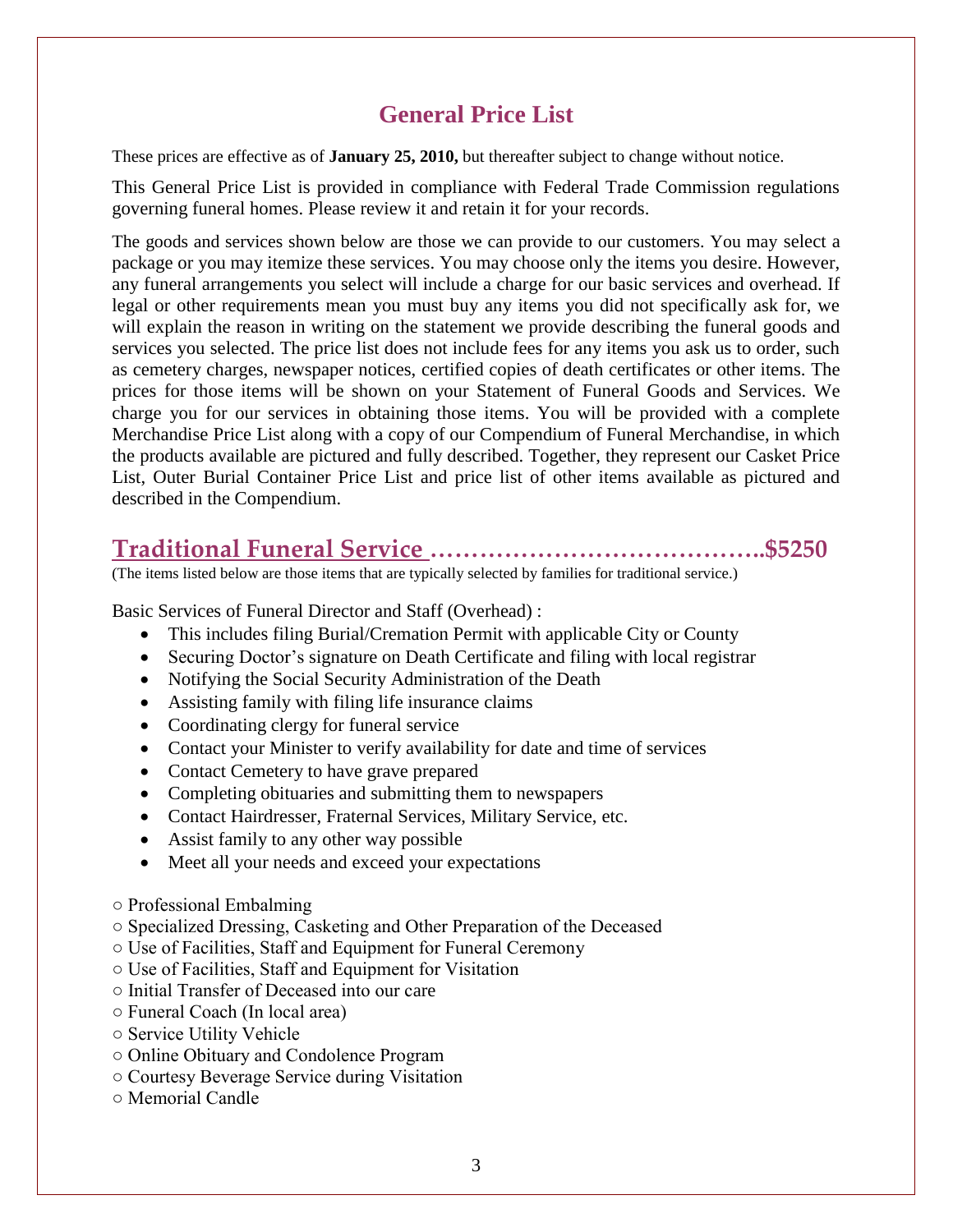# **Direct Cremation ……………………………………from…\$1720.00**

Cremation with No Funeral Service. This package includes initial transfer into our care, basic services of the funeral director and staff, sheltering of deceased, securing necessary documentation for cremation (ie: Medical Examiner Permit) If arranging for Direct Cremation you may select the use of an alternative container. The Alternative container made of wood with a protective covering and will encase the deceased.

> Direct Cremation with Alternative container selected from us. ………\$1970.00 Direct Cremation with container provided by family………………….\$1720.00

County Medical Examiner permit fees range from \$15 - \$75

#### **Forwarding of Remains to Another Funeral Home ……..…\$1720.00**

This package includes initial transfer into our care, basic services of funeral director and staff, sheltering of deceased, professional embalming, preparation and securing of necessary paperwork. Local transportation to airport. This charge does *not* include visitation, other ceremonies, and airfare charges.

- With combination shipping container ………………………………….\$1970.00
- Services in addition to cost of Casket selected from our funeral home ..\$1720.00
- Air Tray ………………………………………………………………...\$250.00

#### **Receiving of Remains to Another Funeral Home ……..……\$1370.00**

This package charge includes initial transfer into our care, basic services of funeral director and staff, temporary sheltering of the deceased, and transportiaion to local cemetery or crematory. It does *not* include services of the funeral director and staff, use of facilities for viewing or other ceremonies.

## **Immediate Burial ………………………………….from…\$1720.00**

This package charge includes initial transfer into our care, basic services of funeral director and staff, temporary sheltering of the deceased, and transportation to local cemetery or crematory. It does *not* include services of the funeral director and staff, use of facilities for viewing or other ceremonies.

| • Immediate Burial in addition to Casket selection from our funeral home\$1720.00 |  |
|-----------------------------------------------------------------------------------|--|
|                                                                                   |  |
|                                                                                   |  |
|                                                                                   |  |
|                                                                                   |  |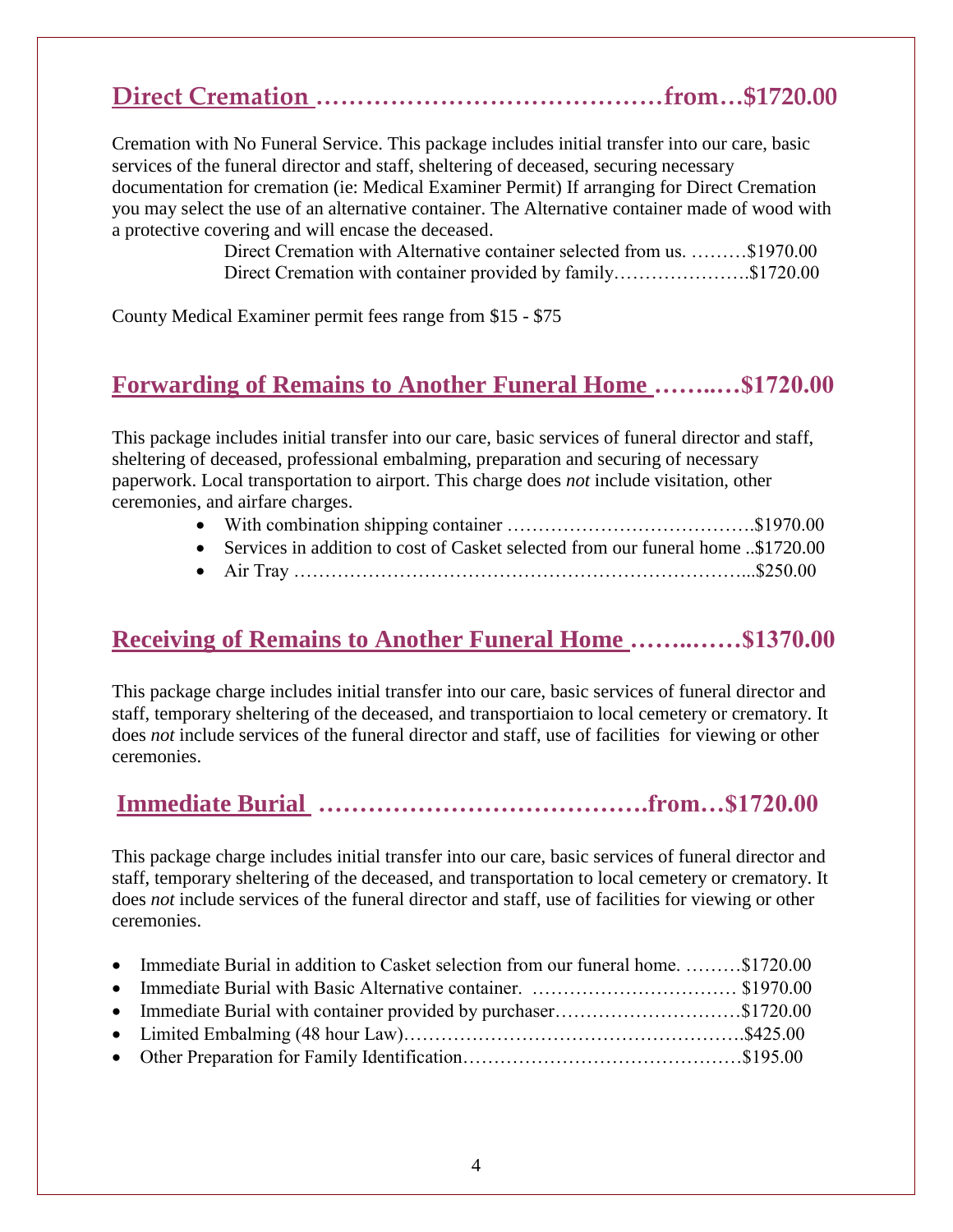## **Professional Services Itemized**

**Basic Services of Funeral Director, Staff and Overhead ......…………............... \$1485.00\*** This charge includes arrangement consultation, coordinating plans for final disposition; preparation and filing of necessary permits, certificates, authorizations and the service vehicle for same; sheltering of remains; up to three days; obtaining a personal family history, completing necessary contracts and documents, and placement of obituary notices. Also included in these charges are overhead expenses relative to our staff and facility such as insurance, maintenance and utility expenses, secretarial and administrative costs, taxes, and equipment and inventory costs. This fee for our basic services and overhead will be added to the total cost of the funeral arrangements you select. (This fee is already included in our charges for direct cremation, immediate burial, and forwarding or receiving remains.)

#### **Professional Embalming........................................................................…………...........\$475.00**

**Autopsy/Organ Donation – Additional………………………………………………\$200.00**

Except in certain special cases, embalming is not required by law. Embalming may be necessary, however, if you select certain funeral arrangements, such as a funeral with a viewing. If you do not want embalming, you usually have the right to choose an arrangement that does not require you to pay for it, such as direct cremation or immediate burial.

#### **Embalming is required if you:**

- 1) Select a service with a viewing.
- 2) Arranged for shipment by common carrier or interstate transportation.
- 3) Selected arrangements that require that the remains be held for more than 24 hours
- provided no refrigeration is available or a hermetically sealed container is not used; and provided that embalming does not conflict with religious beliefs or medical examination.

| Includes sanitary care, Specialized dressing and placement in casket, cosmetizing, grooming |  |
|---------------------------------------------------------------------------------------------|--|
| (other than hairdresser) and restoration as needed.                                         |  |

#### **Use of Facilities and Staff for Visitation, Services, and Memorial Gatherings.**

Includes use of chapels, lounges, parking areas, arranging flowers, equipment and staff per day.

| <b>Expanded Service.</b> Large Funeral requiring significant greater use of professional services, |  |
|----------------------------------------------------------------------------------------------------|--|

**Graveside Committal Services………………………………………………………..\$300.00** Our services include coordinating the funeral arrangements at the graveside; supervision of graveside service; and necessary equipment and staff to conduct graveside service.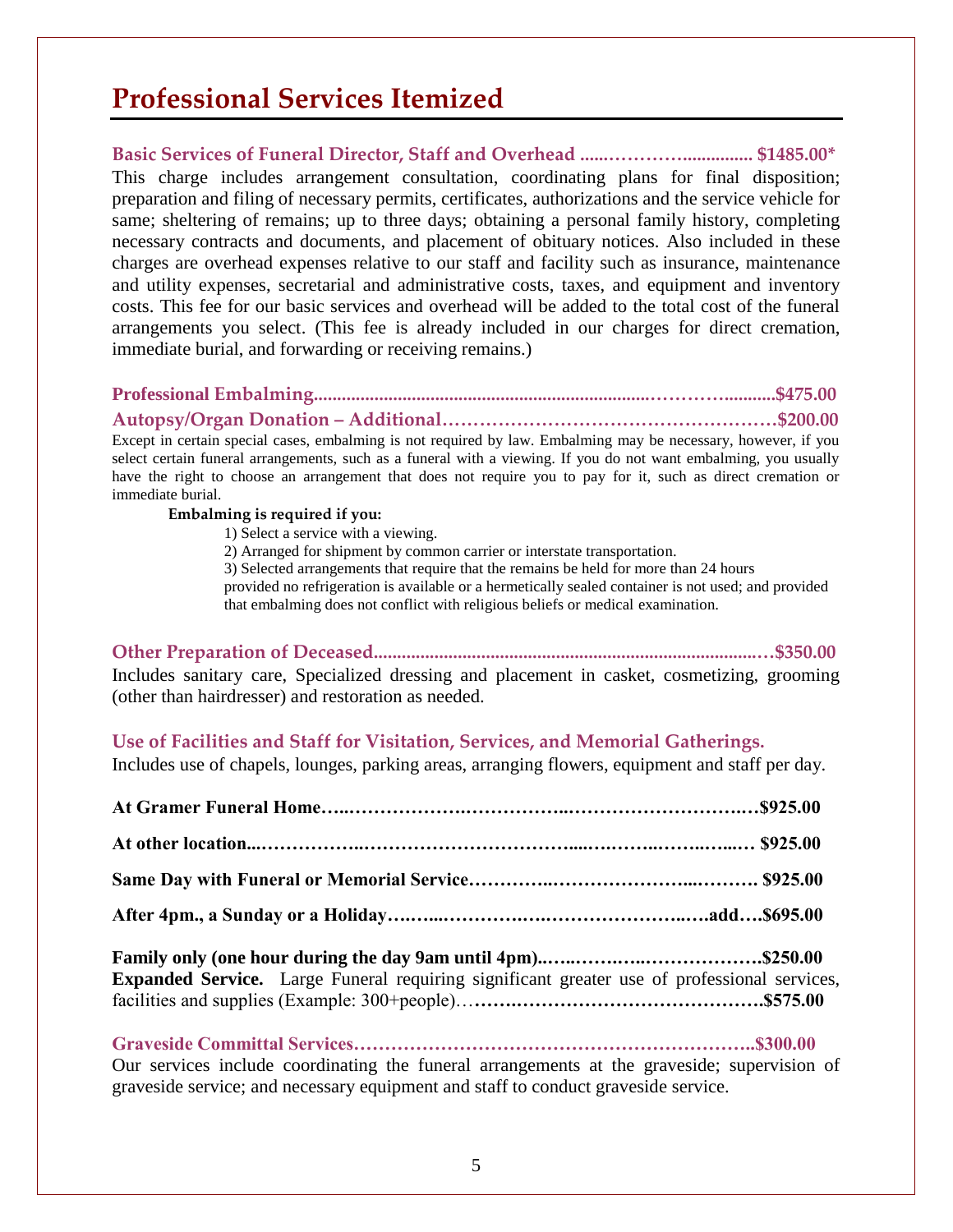## **Transportation**

# **Merchandise**

Gramer Funeral Homes offer a full line of Caskets, Burial Containers, Vaults, and Urns.

| Outer Burial Containers/Vaults for Caskets and Urnsfrom \$250.00 to \$7,500.00 |  |
|--------------------------------------------------------------------------------|--|
|                                                                                |  |

#### **Disclaimer on Warranties**

Gramer Funeral Home and its subsidiaries make no representation or warranties regarding casket, outer burial containers or other goods sold by Gramer Funeral Homes. The warranties expressed or implied, granted in connection with goods sold with this funeral service are the express written warranties, if any, extended by the manufacturers thereof. No other warranties expressed or implied including implied warranties of merchantability or fitness for a particular purpose, are extended by our funeral home.

# **Memorial Merchandise**

Custom Memorial Printing Packages……………………………………..from \$195.00 - \$495.00

These packages include memorial register book, memorial folders or holy cards, acknowledgement cards, and a floral card envelope. We are the leader in personalized memorial printing using a photos of your loved one.

Digital Merchandise and Services:

| • Live Webcast of Funeral or Memorial Service - Event by Wire\$175.00 |  |
|-----------------------------------------------------------------------|--|
|                                                                       |  |

| Allow us to make a personalized candle with your loved ones photograph. There are        |  |
|------------------------------------------------------------------------------------------|--|
| many themes to select from to personalize the candle and represent your loved ones life. |  |

Custom Monument and Cemetery Memorials……………………………………….from \$400.00